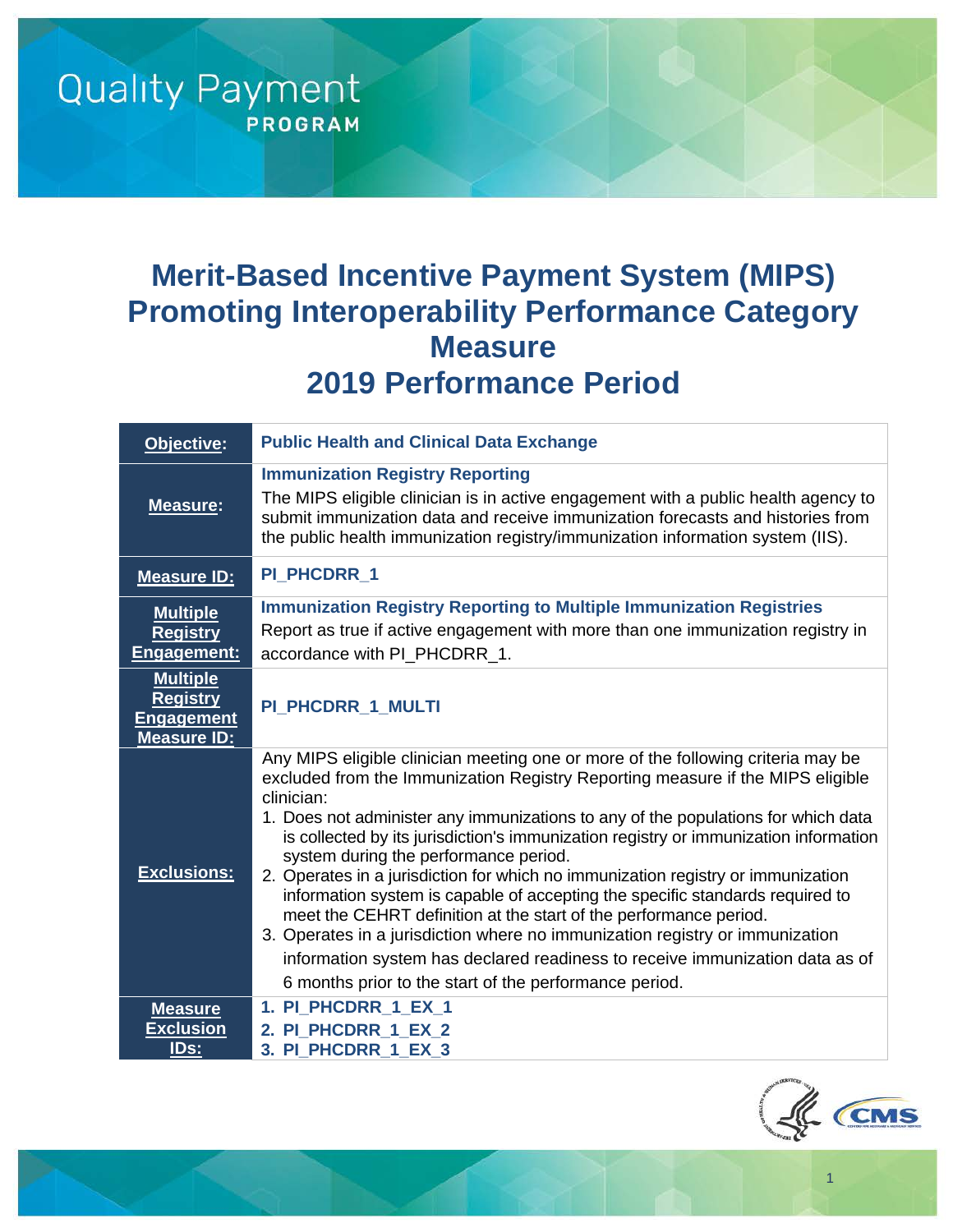# **Definition of Terms**

**Active engagement** – The MIPS eligible clinician is in the process of moving towards sending "production data" to a public health agency or clinical data registry, or is sending production data to a public health agency (PHA) or clinical data registry (CDR).

Active engagement may be demonstrated in one of the following ways:

- **Option 1 Completed Registration to Submit Data**: The MIPS eligible clinician registered to submit data with the PHA or, where applicable, the CDR to which the information is being submitted; registration was completed within 60 days after the start of the MIPS performance period; and the MIPS eligible clinician is awaiting an invitation from the PHA or CDR to begin testing and validation. This option allows MIPS eligible clinicians to meet the measure when the PHA or the CDR has limited resources to initiate the testing and validation process. MIPS eligible clinicians that have registered in previous years do not need to submit an additional registration to meet this requirement for each MIPS performance period.
- **Option 2 Testing and Validation**: The MIPS eligible clinician is in the process of testing and validation of the electronic submission of data. MIPS eligible clinicians must respond to requests from the PHA or, where applicable, the CDR within 30 days; failure to respond twice within a MIPS performance period would result in that MIPS eligible clinician not meeting the measure.
- **Option 3 Production**: The MIPS eligible clinician has completed testing and validation of the electronic submission and is electronically submitting production data to the PHA or CDR.

**Production data** – Refers to data generated through clinical processes involving patient care, and it is used to distinguish between data and "test data" which may be submitted for the purposes of enrolling in and testing electronic data transfers.

# **Reporting Requirements**

#### **YES/NO**

The MIPS eligible clinician must attest YES to being in active engagement with a PHA to submit immunization data and receive immunization forecasts and histories from the public health immunization registry/immunization information system (IIS).

For multiple registry engagement, report as YES if there is active engagement with more than one immunization registry.

# **Scoring Information**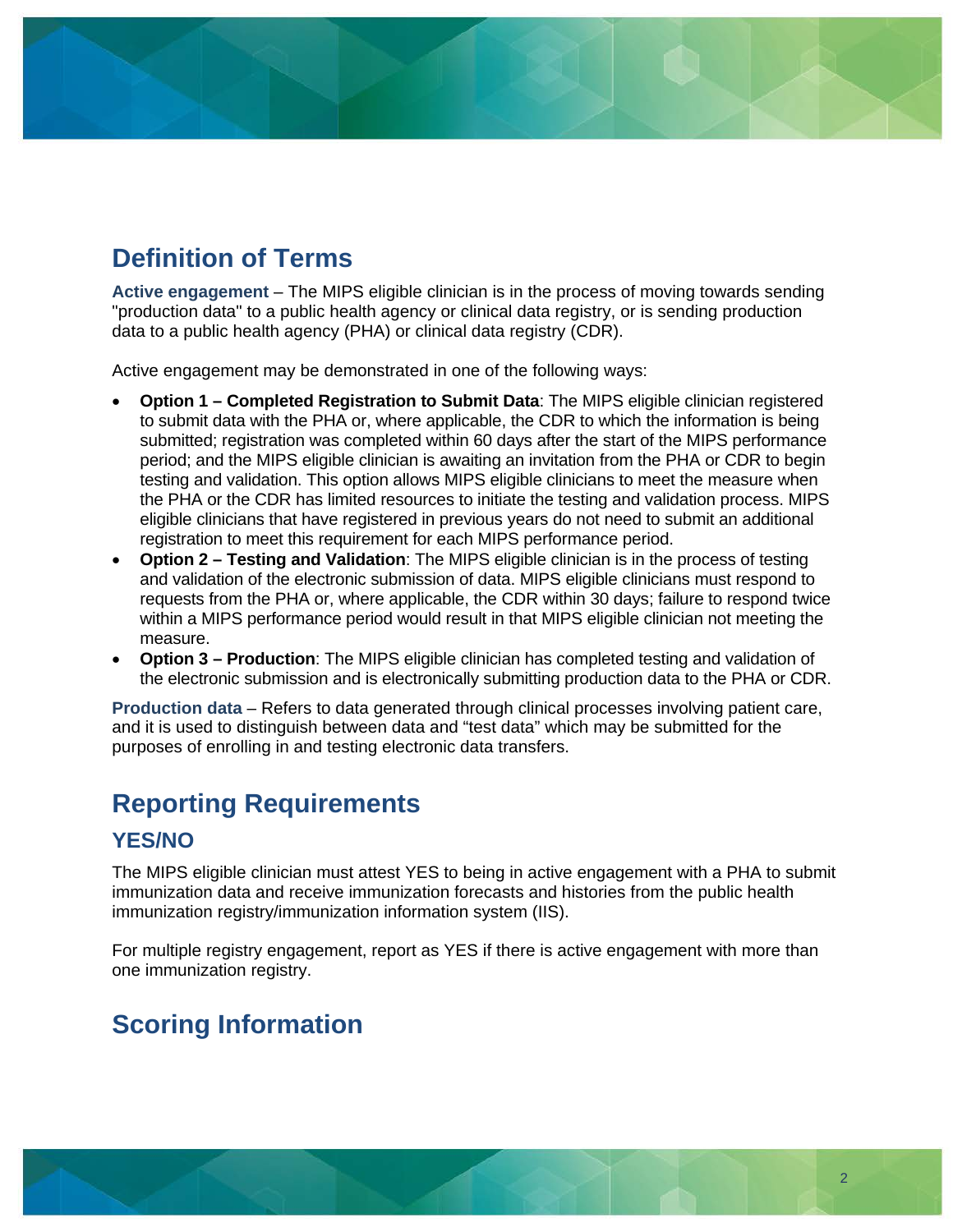

- Required for the Promoting Interoperability Performance Category Score: **Yes, must select at least two of the five Public Health and Clinical Data Exchange measures**
- Measure Score: **10 points**
- Eligible for Bonus Score: **No**

**Note**: The following measures are included in the Public Health and Clinical Data Exchange objective: Immunization Registry Reporting, Electronic Case Reporting, Public Health Registry Reporting, Clinical Data Registry Reporting, and Syndromic Surveillance Reporting.

MIPS eligible clinicians must:

- Submit a "yes" to the Prevention of Information Blocking Attestations
- Submit a "yes" to the ONC Direct Review Attestation, if applicable
- Submit a "yes" that they have completed the Security Risk Analysis measure during the calendar year in which the MIPS performance period occurs
- Must report the required measures from each of the four objectives in order to earn a score greater than zero for the Promoting Interoperability performance category

### **Additional Information**

- MIPS eligible clinicians must use EHR technology certified to the 2015 Edition certification criteria to support the Promoting Interoperability performance category objectives and measures.
- MIPS eligible clinicians are required to report certain measures from each of the four objectives, with performance-based scoring occurring at the individual measure-level. Each measure is scored based on the MIPS eligible clinician's performance for that measure, based on the submission of a numerator/denominator, or "yes or no" statement.
- The measures under the Public Health and Clinical Data Exchange objective are reported using "yes or no" responses. The MIPS eligible clinician will receive the full 10 points for reporting two "yes" responses, or for submitting a "yes" for one measure and claiming an exclusion for another. If there are no "yes" responses and two exclusions are claimed, the 10 points will be redistributed to the Provide Patients Electronic Access to Their Health Information measure.
- If reporting the active engagement with multiple registry measure (PI\_PHCDRR\_1\_MULTI) then the objective has been met and no additional measures in this objective need to be reported.
- Reporting more than two measures for this objective will not earn the MIPS eligible clinician any additional points, but they will meet the requirements for the objective.
- More information about Promoting Interoperability performance category scoring is available on the [QPP website.](https://qpp.cms.gov/)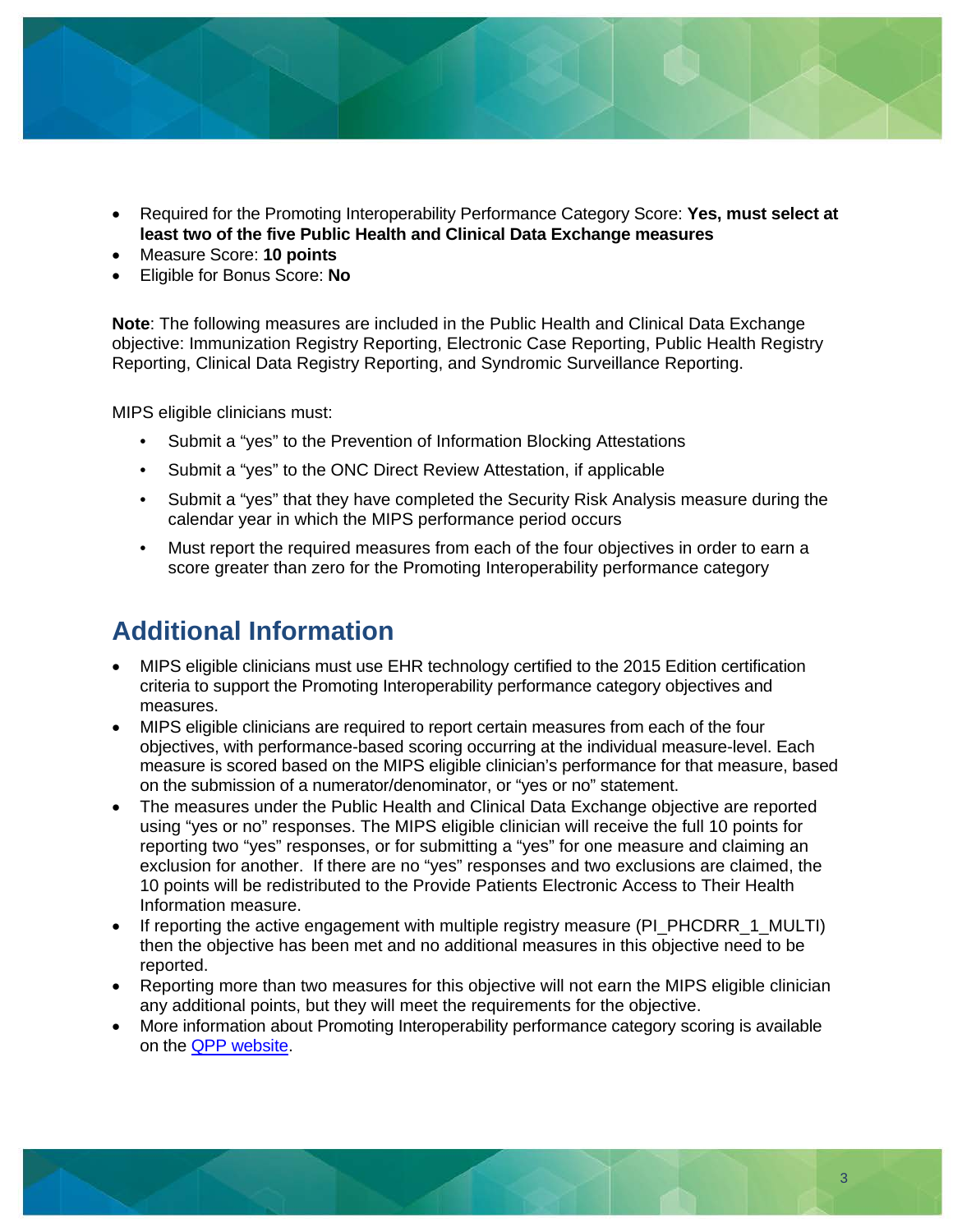

- For the measure, a MIPS eligible clinician's health IT system may layer additional information on the immunization history, forecast, and still successfully meet this measure.
- Bi-directionality provides that certified health IT must be able to receive and display a consolidated immunization history and forecast in addition to sending the immunization record.
- The definition of jurisdiction is general, and the scope may be local, state, regional or at the national level. The definition will be dependent on the type of registry to which the provider is reporting. A registry that is ''borderless'' would be considered a registry at the national level and would be included for purposes of this measure.
- MIPS eligible clinicians who have previously registered, tested, or begun ongoing submission of data to a registry do not need to "restart" the process.
- MIPS eligible clinicians may claim the exclusions if they are reporting as a group. However, the group must meet the requirements of the exclusion as a group.
- When MIPS eligible clinicians choose to report as a group, data should be aggregated for all MIPS eligible clinicians under one Taxpayer Identification Number (TIN). This includes those MIPS eligible clinicians who may qualify for reweighting such as a significant hardship exception, hospital or ASC-based status, or in a specialty which is not required to report data to the Promoting Interoperability performance category. If these MIPS eligible clinicians choose to report as a part of a group practice, they will be scored on the Promoting Interoperability performance category like all other MIPS eligible clinicians.

### **Regulatory References**

- For further discussion, please see the Medicare Access and CHIP Reauthorization Act of 2015 (MACRA) final rule: [81 FR 77229.](https://www.federalregister.gov/d/2016-25240/p-2850)
- For additional discussion, please see the 2018 Physician Fee Schedule final rule Quality Payment Program final rule: [83 FR 59790.](https://www.federalregister.gov/d/2018-24170/p-3203)
- In order to meet this objective and measure, a MIPS eligible clinician must use the capabilities and standards of CEHRT at 45 CFR 170.315 (f)(1).

#### **Certification Standards and Criteria**

Below is the corresponding certification and standards criteria for electronic health record technology that supports this measure.

#### **Certification Criteria**

Information about certification for 2015 Edition CEHRT can be found at the links below: [§170.315\(f\)\(1\) Public Health – Transmission to Immunization Registries](https://www.healthit.gov/test-method/transmission-immunization-registries)